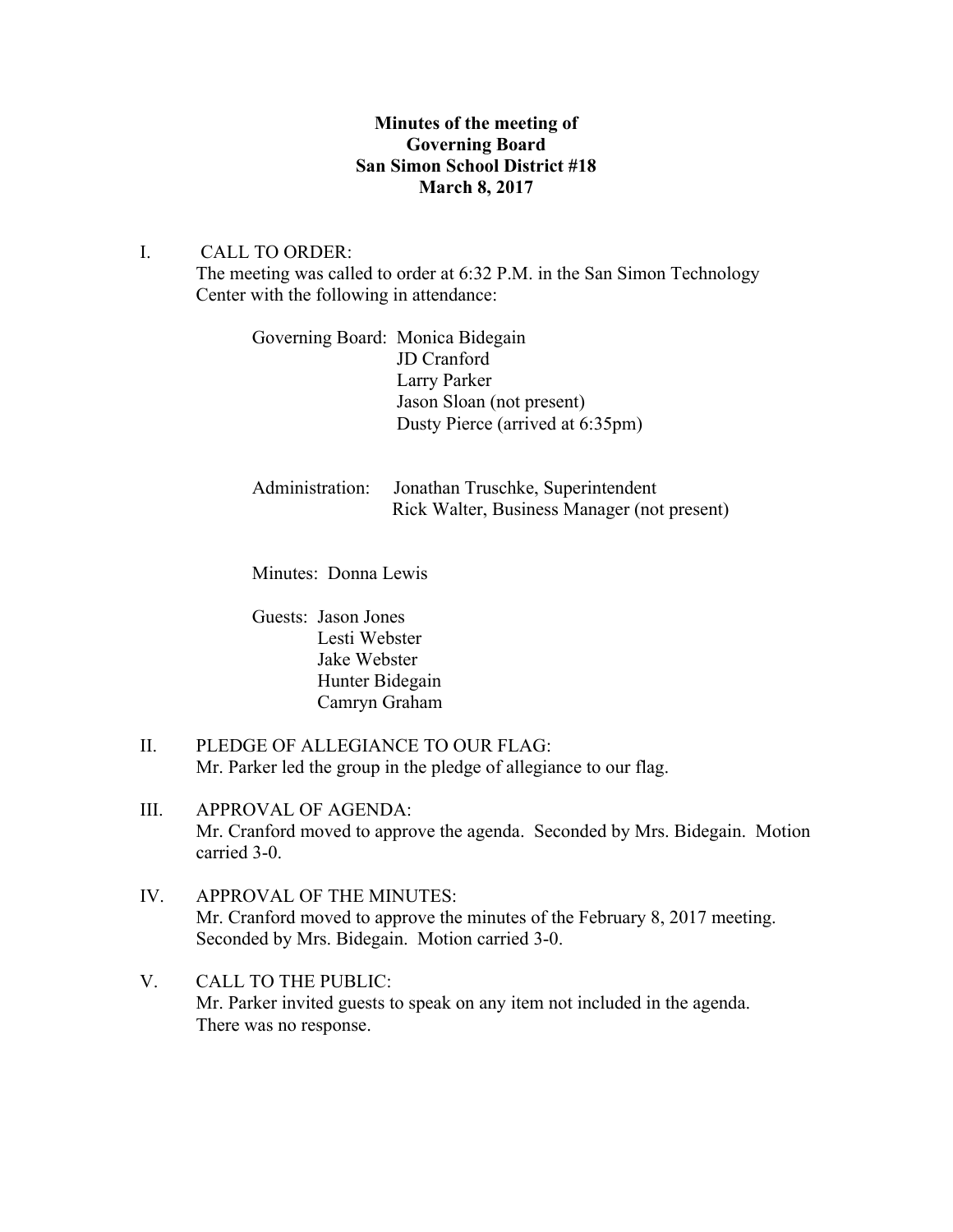- VI. REPORTS:
	- 6a. Jake Webster presented the itinerary for the senior trip to San Antonio, Texas for May 10-14, 2017.

 Mr. Jones reported that baseball and track season has started. There wasn't enough interest in a softball team. The Athletic Club donated seeding for the baseball field and purchased red dirt for the infield.

Mr. Truschke's report included the walk-in for the cafeteria has been completed through the School Facilities Board Grant. Sun Valley Builders visited the campus and inspected the doors & roofs. There will be specifications for bidders. An architect will come and look at the main building for possible resurfacing. SFB also is requesting lead testing in the water. The kit was sent to Mr. Stoehner and he will be getting the samples ready and returning it. There was no decrease in the tax levy. The healthcare insurance is increasing so he will

be shopping around to see what else is available.

6b. Mr. Truschke gave the Business Manager's report on behalf of Mr. Walter. We are holding our own on the budget. There is only one negative balance which is the CTE Priority Grant. The reimbursement has been submitted but we haven't received it yet. The student activity report shows several class and clubs are busy with fund raising. Mrs. Wade has formed a volleyball club so there will be an additional account created for them. The Arizona Auditor General's office sent a report showing how our school compares with other peer schools in Arizona. The report includes a lot of information.

### VII. PERSONNEL:

7a. Mr. Cranford moved to go into executive session at 6:50pm to discuss person nell items 7a-7c. Seconded by Mrs. Bidegain. Motion carried 4-0. Open session resumed at 7:18 pm.

#### VIII. ACTION ITEMS:

- 8a. Mr. Cranford moved to approve Ashley Bach as Cougar Track coach for the 2016-2017 season. Seconded by Mrs. Bidegain. Motion carried 4-0.
- 8b. Mrs. Bidegain moved to approve the Superintendent's contract as presented. Seconded by Mr. Pierce. Motion carried 4-0.
- 8c. Mr. Cranford moved to approve the Business Manager's contract as present ed. Seconded by Mr. Pierce. Motion carried 4-0.
- 8d. Mrs. Bidegain moved to approve the overnight, out-of-state travel for the senior class for the senior trip. Seconded by Mr. Cranford. Motion carried 4-0.